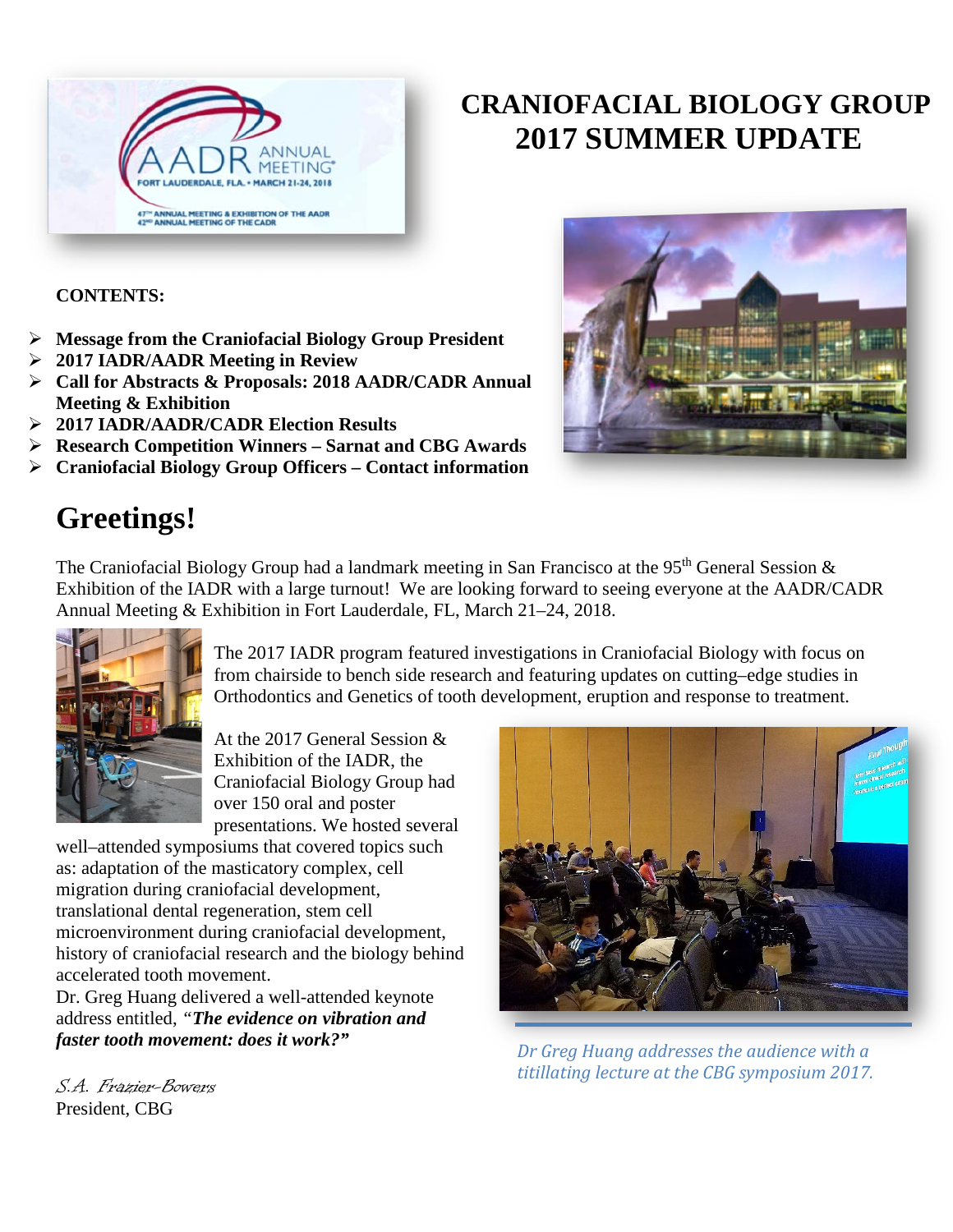# **CALL FOR ABSTRACTS & PROPOSALS: 2018 AADR/CADR ANNUAL MEETING & EXHIBITION**

The AADR/CADR Annual Meeting attracts scientists from over 40 countries. The AADR/CADR encourages researchers through the world to submit their research. The Annual Meeting will provide scientists with the opportunity to present, network and learn from colleagues worldwide.

**Submit your session proposal or abstract to the Craniofacial Biology Group now** for the 47th [Annual Meeting of the AADR](http://www.mmsend2.com/link.cfm?r=GvHl0pIr2ZoSzAPHUllPPw%7E%7E&pe=4tQIt_HYwtvjlKsPEjmH4qTrD71l_cK_coiE3pUQQUSo1j_mJ0c1czVZ3giXjX2i9RaTrY0fjmVE769KHH9mJA%7E%7E) (American Association for Dental Research), which will be held in conjunction with the 42<sup>nd</sup> Annual Meeting of the CADR (Canadian Association for Dental Research), March 21-24, 2018, in Fort Lauderdale, Fla., USA.

### **IMPORTANT DATES: Session Proposal Submission Deadline - September 18, 2017 Abstract Submission Deadline - October 13, 2017**

#### **CRANIOFACIAL BIOLOGY GROUP SESSION PROPOSAL INFORMATION:**

Session proposals for the Craniofacial Biology Group include symposia, hands-on workshops, lunch & learning sessions and satellite symposia. Please read the [guidelines for session proposals](http://www.mmsend2.com/link.cfm?r=GvHl0pIr2ZoSzAPHUllPPw%7E%7E&pe=nZXbkqYUmwj42rzTfYqnekqyXTzd313OTEj09J9uWZ0A3fY_JcG3ZXMWIRuBxQhf2gScy423aFpMChtmD85NrQ%7E%7E) for important information. All proposals must comply with the [IADR Corporate Sponsorship Policy.](http://www.mmsend2.com/link.cfm?r=GvHl0pIr2ZoSzAPHUllPPw%7E%7E&pe=U7BVaA1zMHUPDL83I-Z_AD-rPFpnZfIgJL2vfUvPV3V1gNCjmVIk2Wfc3NZQ-LgBJhzPQtDeMoix__5DJ2F8Dw%7E%7E) Approval of sponsorship is required from at least one IADR Scientific Group/Network. Organizers should contact the IADR Scientific Group/Network for the applicable Group(s)/Network(s) for further instruction and approval no later than **September 5, 2017**, prior to submitting the session proposal to the site. Each Scientific Group/Network may have its own protocol on sponsorship approval.

### **ABSTRACT SUBMISSION INFORMATION:**

AADR/CADR is also accepting abstract submissions for the Annual Meeting. If you are involved in dental, oral and craniofacial research, we urge you to submit an abstract for presentation consideration. Before you submit your abstract, please read the [call for abstracts](http://www.mmsend2.com/link.cfm?r=GvHl0pIr2ZoSzAPHUllPPw%7E%7E&pe=OVIEM2wd54Rkq70FHgz3YQfDdUA8ckjaEfxIx1jlcNnQw6XCyO8Jz3sAjtffze8kSCXJ-bmtPiAE5V490m_DoA%7E%7E) for important information.

All abstract and session proposal submitters, member and non-member, will access the site through the [Members Portal](http://www.mmsend2.com/link.cfm?r=GvHl0pIr2ZoSzAPHUllPPw%7E%7E&pe=fJ8i5jddTfgjJlVh5IiO2uXdDOveMUcAG3daTMy1E85mgn3d5pM13iPRUR0UowmJdZek49XrqbBn5ZEzOeeGKw%7E%7E) of the AADR web site. If you are not a member, you will need to create an account in order to submit an abstract for presentation consideration.

Visit [www.iadr.org](http://www.mmsend2.com/link.cfm?r=GvHl0pIr2ZoSzAPHUllPPw%7E%7E&pe=wfFgUtO7-a8ACWGAxO7M3bHtlha_Q7FSFlRnmZ1rctS8uRhdEDcKQnNMGwz_TUJ8rCIPpz8YcgQdr08fU38qnw%7E%7E) /2018aaam for more information about the AADR/CADR Annual Meeting. Questions may be directed to [research@iadr.org.](mailto:research@iadr.org)

# **2017 IADR/AADR/CADR ELECTION RESULTS**

Election results for the Craniofacial Biology Executive Committee positions are as follows:

### *Vice President: S. Prem Premaraj*



Elected to a four–year cycle that includes one year successively in each of the following offices: Vice President, President–Elect, President, and Immediate Past–President. This leadership position entails administration of the Sarnat and Craniofacial Biology Awards competition (year 1), acting as program chair for annual meeting (year 2), arranging symposia, lunch & learn sessions, and submit the President's Report (year 3), oversee elections and advisory functions (year 4). You must have previously served as Director, Councilor, or Secretary–Treasurer for one term to qualify to run for Vice President.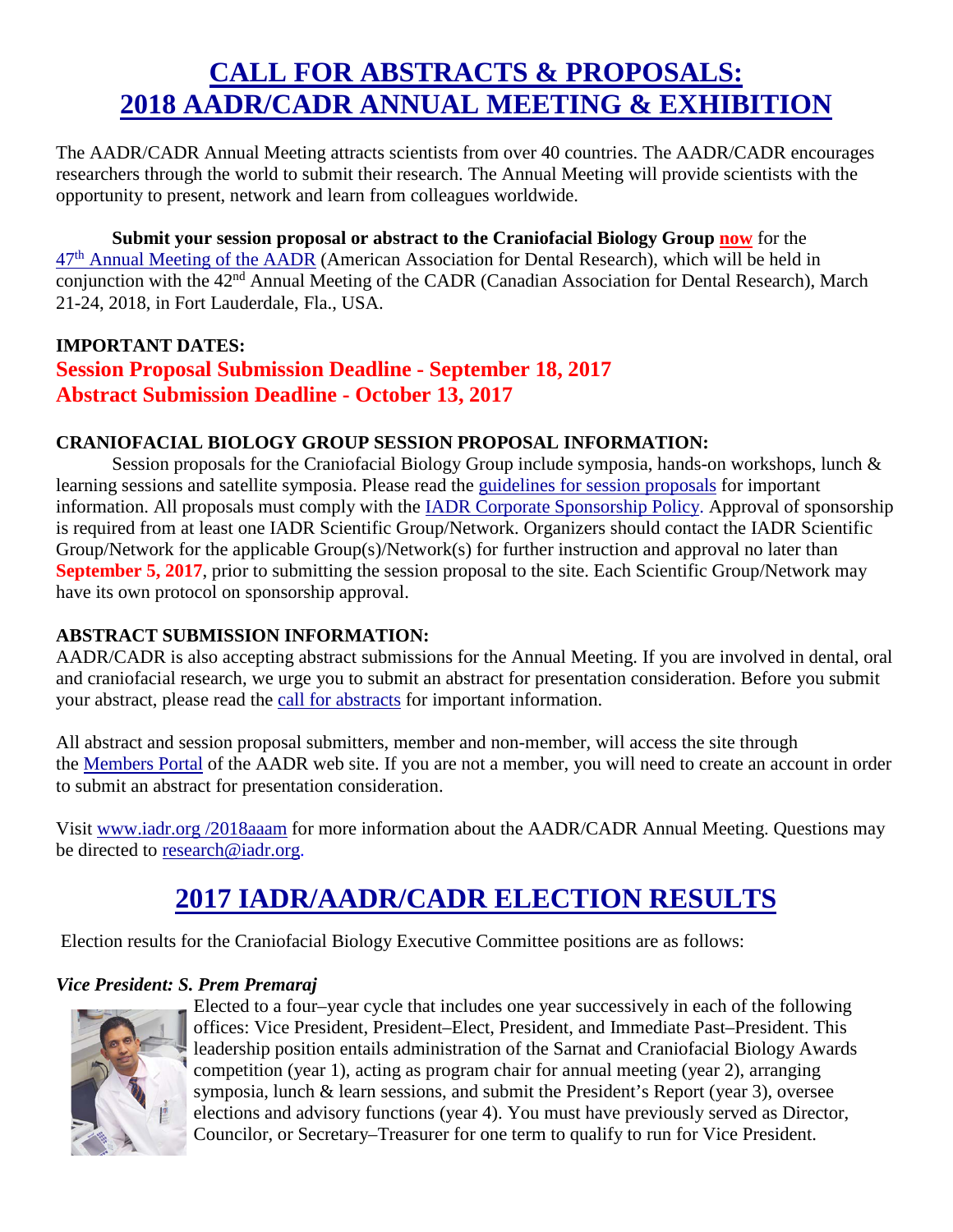#### *Secretary – Treasurer: Geoff Guttmann*



Elected to a three–year term. As secretary, responsibilities include providing IADR with updates for the website, keeping minutes of meetings, making logistical arrangements for CBG meetings at the annual AADR/IADR meeting(s), collaborating with IADR headquarters to coordinate annual elections, and maintaining records. As treasurer, responsibilities include making requisitions and requesting invoices through the IADR Headquarters staff, arranging expenses at the annual IADR/AADR meeting(s), and annually preparing budget reports.

#### *Directors: Shankar Rengasamy Venugopalan & Richard Sherwood (two positions)*



Elected to a three–year term with primary responsibilities include editing the newsletter, attend the Craniofacial Biology Group Executive Council and Business meetings held during the annual IADR and AADR/CADR meeting(s) and to provide input or assist as necessary with topics identified at the meetings.

### **2017 RESEARCH COMPETITION WINNERS DR. BERNARD G. SARNAT & CRANIOFACIAL BIOLOGY GROUP AWARDS**

**Congratulations!** We applaud the finalists and winners of the **Dr. Bernard G.** *Sarnat (Senior) Competition and Craniofacial Biology Junior Competition.*



### **Dr. Bernard G. Sarnat Senior Finalists**

*Winner of the Sarnat Senior Competition:* **Wenjie Yu** (shown on the far right) University of Iowa

*Poster title: Pitx2 Controls DESC Proliferation and Differentiation by Targeting the Dental Epithelial Signaling Center*



#### **Craniofacial Biology Group Junior Finalists**

*Winner of CFB Junior Competition:* **Christopher Fanelli** (shown on the far right) University of Utah

*Poster title: Rescue of Cleft Palate through Dkk1 Inhibition in Pax9*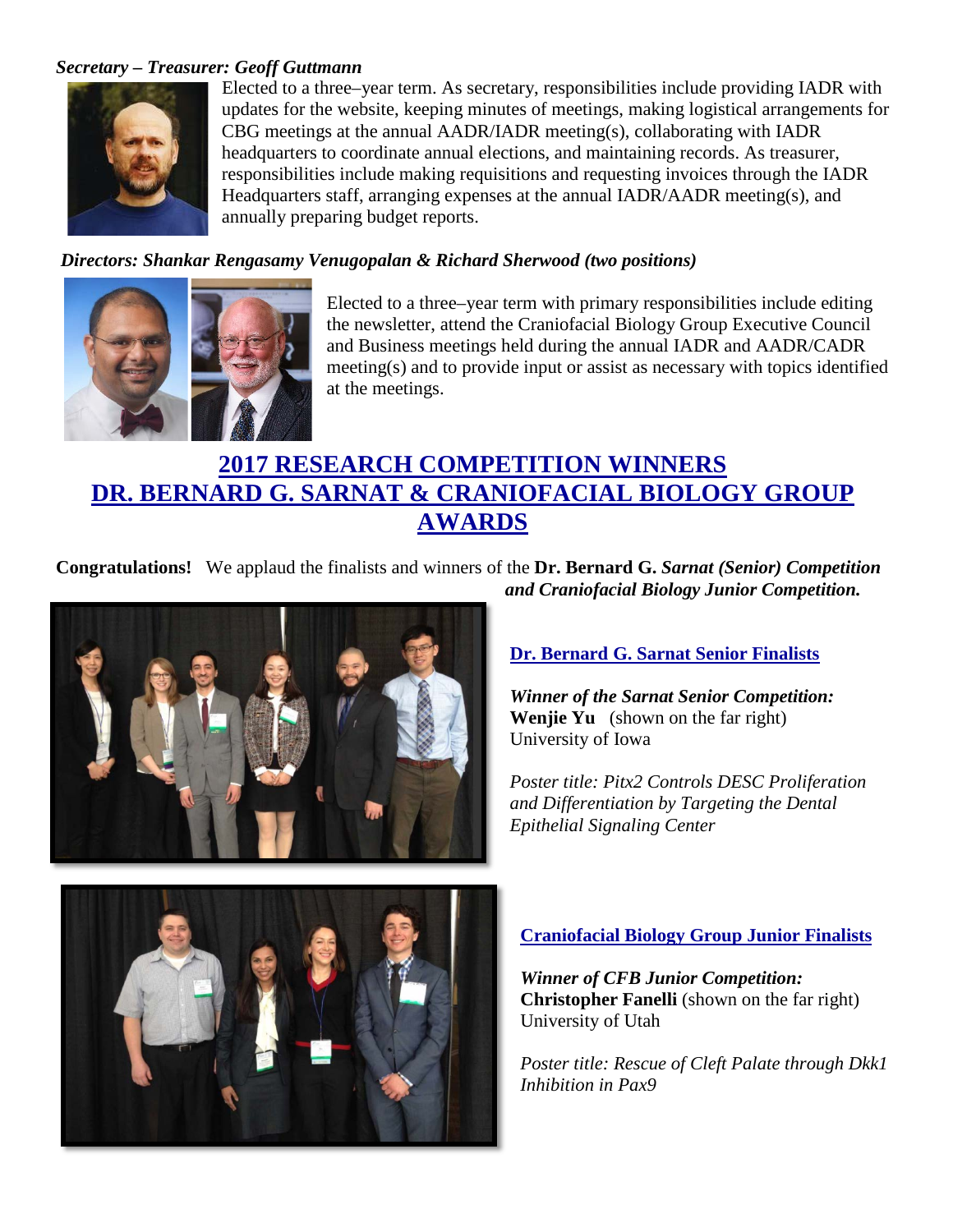# **2018 IADR Research Competition: Dr. Bernard G. Sarnat & Craniofacial Biology Group Award Applications…**

Applications are being requested from students (dental and graduate), residents in certificate programs, and post-doctoral fellows for the following 2018 awards:

### **Dr. Bernard G. Sarnat Award in Craniofacial Biology**

- Senior Category (preferably PhD students and postdoctoral fellows)
- $\geq$  US \$500 cash award
- $\triangleright$  This award is supported by interest from a \$10,000 endowed donation by Dr. Bernard G. Sarnat to the Craniofacial Biology Group and by the membership of the Craniofacial Biology Group.

### **Craniofacial Biology Group Award**

- $\triangleright$  Junior Category (preferably MS and dental students, residents in certificate programs)
- $\triangleright$  US \$300 cash award
- $\triangleright$  This award is supported by DENTAID and the membership of the Craniofacial Biology Group.

These awards recognize original and outstanding research on craniofacial growth and development. **YOU MUST BE A 2018 MEMBER OF THE IADR AND THE CFB GROUP TO BE ELIGIBLE FOR** 

**THESE AWARDS.** The awardees will each receive an engraved plaque and the specified monetary prize. Each applicant must be the primary author and presenter of a poster accepted for presentation at the IADR General Session. The applicant must pre-register for the meeting as a student. It is not necessary to send additional documentation of student status. **Selection of competition finalists is based solely on the content of the original abstract submissions**. **Application Deadline: February 2, 2018**

**For more information, go to the IADR CFB Group website link: <http://www.iadr.org/IADR/Awards/Scientific-Group-Awards/CRAN>**

**Additional information about the Sarnat and Craniofacial Biology Group Competition can be obtained from:**

Dr. S. Prem Premaraj, B.D.S., M.S., Ph.D., FRCD(C) Room: 2436, UNMC College of Dentistry 4000 East Campus Loop South Lincoln NE 68583-0740 **[spremaraj@unmc.edu](mailto:spremaraj@unmc.edu)**

# **Special Congratulations to Dr. Ophir Klein…**

We are pleased to announce that Craniofacial Biology Group member and past president, *Dr. Ophir Klein (at UCSF)* received the Craniofacial Biology Research Award at this year's IADR meeting. This award is one of the IADR distinguished scientist awards that recognizes individuals who have made substantial contributions to our understanding of craniofacial biology over a significant period of time. Dr. Klein has a history of solid research into the genetics of craniofacial form with his





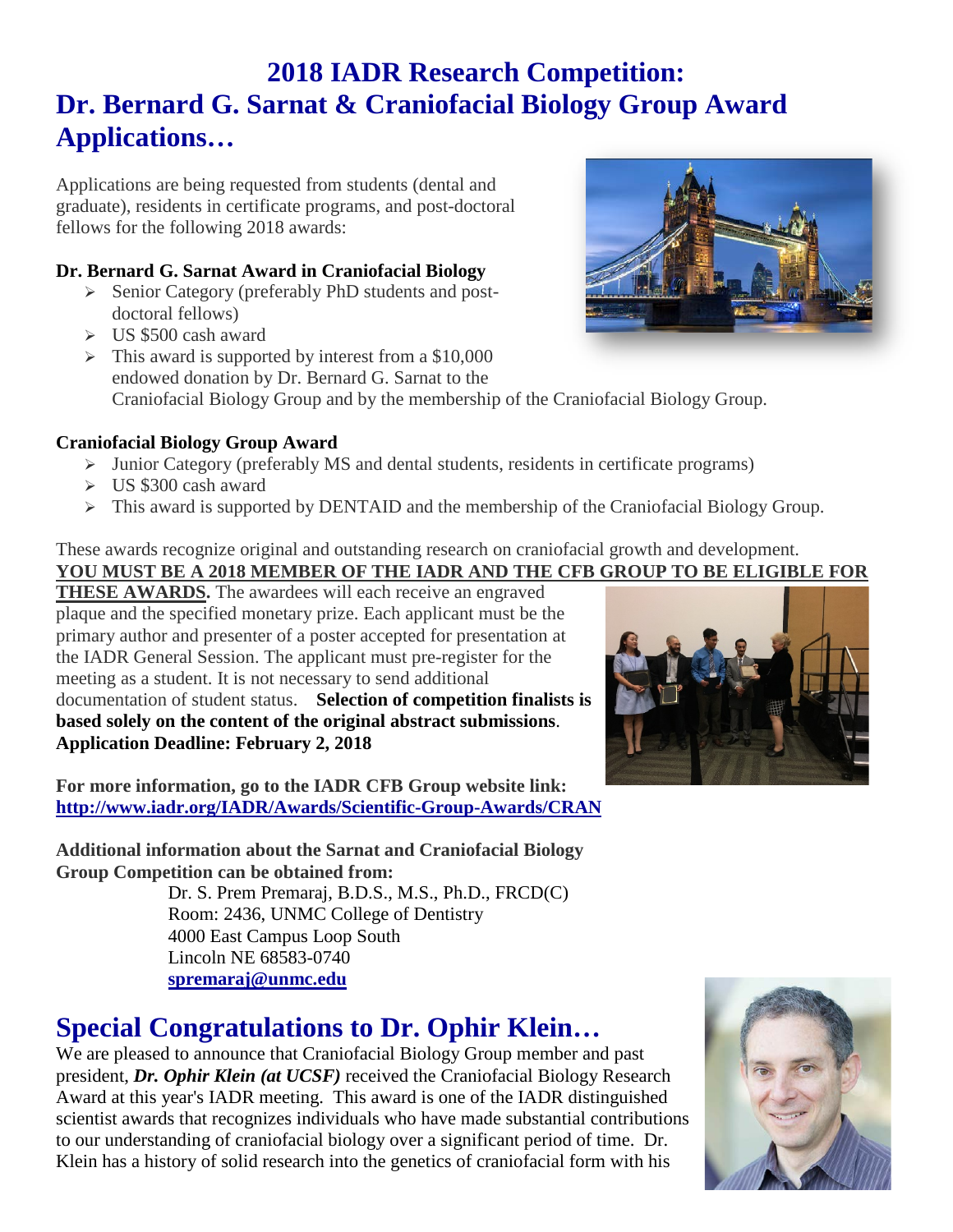current work focusing on the regenerative properties of craniofacial and dental stem cells. For this work, Dr. Klein has also recently received one of the inaugural grants in the new NIDCR mechanism known as the Sustaining Outstanding Achievement in Research (SOAR) award. This prestigious award provides up to 8 years of support to midcareer scientists with an outstanding record of research productivity. Dr. Klein has been an officer and long-time supporter of the Craniofacial Biology Group and we congratulate him on these awards.

### **Stay tuned for more information on…**



#### **Current Officers of the Craniofacial Biology Group**

*President*  **Dr. Sylvia A. Frazier–Bowers (2017–2018)** University of North Carolina [Sylvia\\_Frazier–Bowers@unc.edu](mailto:Sylvia_Frazier-Bowers@unc.edu)

*President–Elect*  **Dr. Lorri Ann Morford (2017–2018)** University of Kentucky [lorri.morford@uky.edu](mailto:lorri.morford@uky.edu)

*Vice President*  **Dr. S. Prem Premaraj (2017–2018)** University of Nebraska [spremaraj@unmc.edu](mailto:spremaraj@unmc.edu)

*Secretary/Treasurer*  **Dr. Geoff Guttmann (2017–20120)** University of Medicine and Health Sciences [gguttmann@cogeco.ca](mailto:ggu77mann@gmail.com)

*Immediate Past President*  **Dr. Sunil Wadhwa (2017–2018)** Columbia University [sw2680@cumc.columbia.edu](mailto:sw2680@cumc.columbia.edu)

*Councilor* **Dr. Sunil Kapila (2015–2018)** University of California, San Francisco [sunil.kapila@ucsf.edu](mailto:sunil.kapila@ucsf.edu)

#### [ychai@usc.edu](mailto:ychai@usc.edu)

**Dr. Douglas Benson (2016 –2018)** Baylor College of Dentistry, Texas A&M University [mdbenson@bcd.tamu.edu](mailto:mdbenson@bcd.tamu.edu)

**Dr. Juhee Jeong (2016–2019)** New York University [jj78@nyu.edu](mailto:jj78@nyu.edu)

**Dr. Wellington Rody, Jr. (2016–2019)** University of Florida [WRody@dental.ufl.edu](mailto:WRody@dental.ufl.edu)

**Dr. Richard Sherwood (2017–2020)** University of Missouri [sherwoodrj@health.missouri.edu](mailto:sherwoodrj@health.missouri.edu)

**Dr. Shankar Rengasamy Venugopalan (2017–2020)** University of Missouri Kansas City [rengavs@umkc.edu](mailto:WRody@dental.ufl.edu)

*With Special Thanks to our outgoing Directors (finishing 3-years of service in March 2017)***:**

**Dr. Yijin Ren (2014–2017)** University Medical Center Groningen [y.ren@umcg.nl](mailto:y.ren@umcg.nl)

**Dr. Eser Tufekci (2014–2017)** Virginia Commonwealth University [etufekci@vcu.edu](mailto:etufekci@vcu.edu)

*Current Directors***: Dr. Yang Chai (2015–2018)** University of Southern California